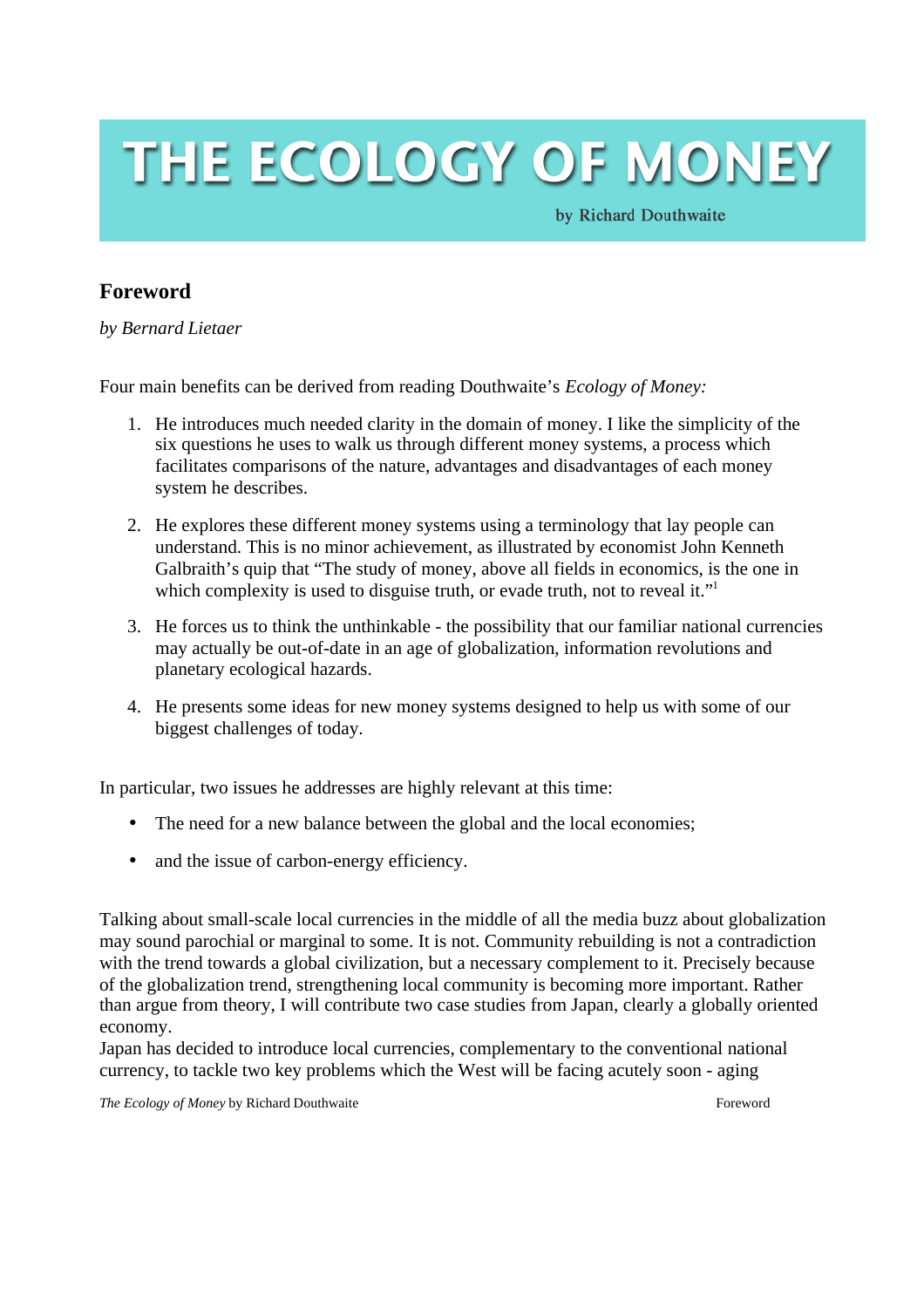populations and the need for new regional development strategies. Both examples illustrate Douthwaite's points.

Japan has one of the fastest aging populations of the developed world. By the year 2005, the population over 65 years of age will reach 18.5% of the total (a situation that Germany will face by 2006 the UK and France by 2016.)

A special currency called *Hureai Kippu* (literally "*Caring Relationship Tickets*") has been created by a group of 300 non-profit organizations. The unit of account is an hour of service. The people providing the services can accumulate the credits in a "healthcare time savings account" from which they may draw when they need credits for themselves, for example if they get sick. These credits *complement* the normal healthcare insurance program payable in Yen, the conventional Japanese national currency. In addition, many prefer to transfer part or all of their *Hureai Kippu* credits to their parents who may live in another part of the country. Two private electronic clearing houses have sprung up to perform such transfers. One particularly important finding has emerged. Because they have experienced a higher quality of care in their relationships with care-givers, the elderly tend to prefer the services provided by people paid in *Hureai Kippu* over those paid with the conventional Yen.

The second application is potentially even more impressive. The Ministry of International Trade and Industry in Japan (MITI) has recently concluded that the future of Japan's development strategy will be based on "Silicon Valley" type specialized regional economies. And that the best tool to stimulate such regional development clusters are local *"eco-money"* systems. Four pilot projects have already tested this approach, and the results are convincing to the point that by end 1999 no less than forty such systems will be launched. Some of Japan's largest corporations (such as NTT and Oracle Japan) are involved in these experiments.

The point about these two examples is that theory is way behind practice in this domain. People are innovating in the monetary domain, and are obtaining demonstrably positive results from it, while the majority of the policy makers remain still unaware about the potential of monetary inventions to solve their problems. I would compare today's non-conventional money domain to aeronautics when the Wright Brothers took their first flights. The first airplane builders didn't know why their contraptions were flying, but fly they did. And it took the New York Times more than four years to even mention the event (and then only because the President of the US was witnessing a demonstration). Nevertheless, nobody questions that the aeronautical industry has changed forever our way of life on this planet.

Do I agree with all the ideas that are presented here? Even Douthwaite admits that he doesn't "expect everyone to agree with the conclusions he has reached". For instance, although I agree with him on the importance of linking monetary issues to energy sustainability, I question the viability of the means he proposes. (Why not include his "Energy-Backed Currency Units" (ebcu) as part of a basket of commodities and services backing the currency - rather than being the exclusive backing of currency? This would dampen the effects of price instabilities of the ebcu due among other things to technological innovations in the supply of energy.) I am also concerned with his benign view on inflation. Inflation has the positive effects Douthwaite mentions only if it occurs by surprise, i.e. has not been discounted by inflationary

**The Ecology of Money by Richard Douthwaite Foreword** Foreword